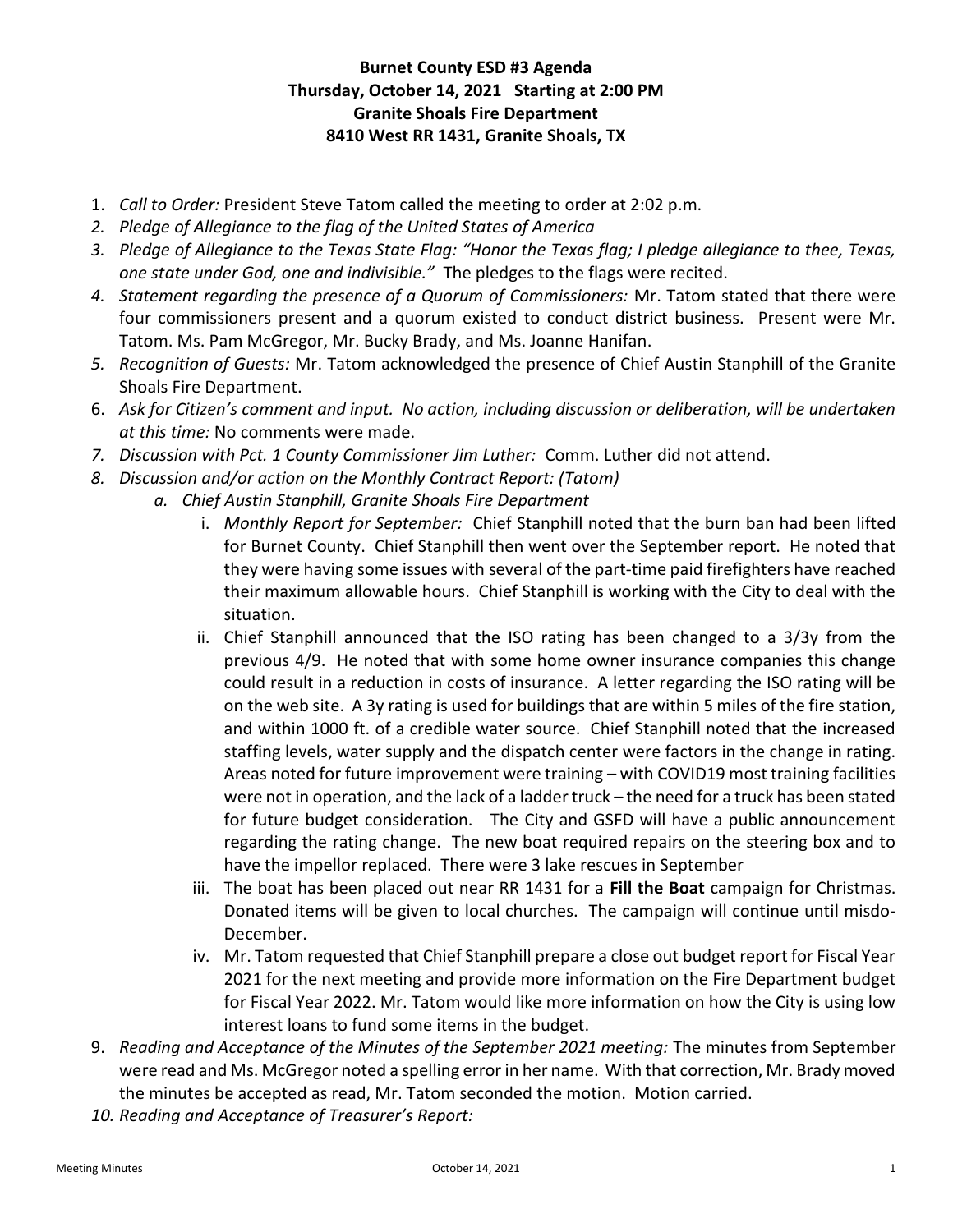- a. See Monthly Reports for Account Status: Mr. Brady presented the monthly report for September and a year-end report for FY 2021. Mr. Brady noted that there was enough money in the operating account to cover the large bills that will be due in January and so money will not have to be transferred from the reserve accounts.
- b. Pending Bills: We received bills from Mr. Campbell for \$180.00 and Ms. Griffin for \$50.00. Our membership in SAFE-D is also due for \$275.00. Ms. Hanifan moved and Ms. McGregor seconded the motion to pay the outstanding bill and accept the treasurer's report. Motion carried
- c. Reimbursements/ Banking Matters/ Other Money Related Items: Nothing to report.
- 11. Discussion and/or action on Budget for Fiscal Year 2022:
	- a. Answering Service- Ms. Hanifan reported that due to problems with registering the credit card she has not been able to complete establishing the answering service. She reported that when she called for assistance the company had the wrong zip code for Marble Falls and thus the card could not be registered. Ms. Hanifan suggested that Mr. Tatom deal directly with the bank to resolve this issue.
	- b. Budget for phone- It was noted that there was not a line item in the budget for license costs of phones used by the firefighters and any changes as proposed by the County may have to be addressed. Mr. Tatom suggested that this issue can be dealt with when we have a better idea of the costs and that he felt that there is enough in the budget to cover these costs without a formal amendment to the budget.
	- c. Marble Falls Dispatch presentation: Ms. Stacy Marberry from the Marble Falls Dispatch Center and Chief Glenn Hansen from Marble Falls Police Department explained how the current dispatch center worked and the benefits that would ensue by having the ESD #3 included. Currently the Dispatch Center covers the City of Granite Shoals and the EMS service. Burnet County Dispatch will tone out the Fire Department and the Marble Falls Dispatch Center may also do so for EMS for an incident in the ESD area. Chief Stanphill noted that the two systems utilized different tactical channels and the Burnet County system does not have CAD capabilities. Currently the system works but there are issues with communication via the two systems. Should there be a large-scale incident the dual systems can cause confusion and delays in adequate response. Ms. Marberry noted that 90% of all calls come from mobile phones and with the gps capabilities the calls are routed to the nearest dispatch center. Chief Stanphill noted that having all the calls going through one center improves record keeping and after-action reporting. Ms. McGregor asked about the impacts on Burnet County Dispatch should we switch to Marble Falls. Mr. Tatom responded that there may be some political issues but that is not really known at this time. Chief Stanphill noted that most dispatch centers are switching to a CAD based system, currently Burnet County is not planning to do so and runs an older generation system. He also noted that utilizing a CAD system is a factor in ISO ratings. Ms. Marberry went over the training protocols for the Dispatch Center noting that all operators are trained and periodically retained in the protocols for all types of situations. The operators are not only trained to respond to the call for assistance but also to remain in contact with the caller and render such assistance as they can given the situation of the call. The procedures at the dispatch center have received national recognition. Discussion then moved to how the service is billed. The bill for the ESD #3 would be invoiced based on a call volume basis. Currently not all of their clients are on this billing system but they are moving in that direction. At this time the Marble Falls Dispatch Center dispatches calls for City of Granite Shoals Police and Fire, Marble Falls, Spicewood, Marble Falls EMS, Marble Falls VFD, Horseshoe Bay Police and Fire, and Cottonwood Police and Fire. Mr. Brady noted that based on the amount quoted of \$5395.50 and an estimated 300 calls per year that works out to about \$18.00 per call. The